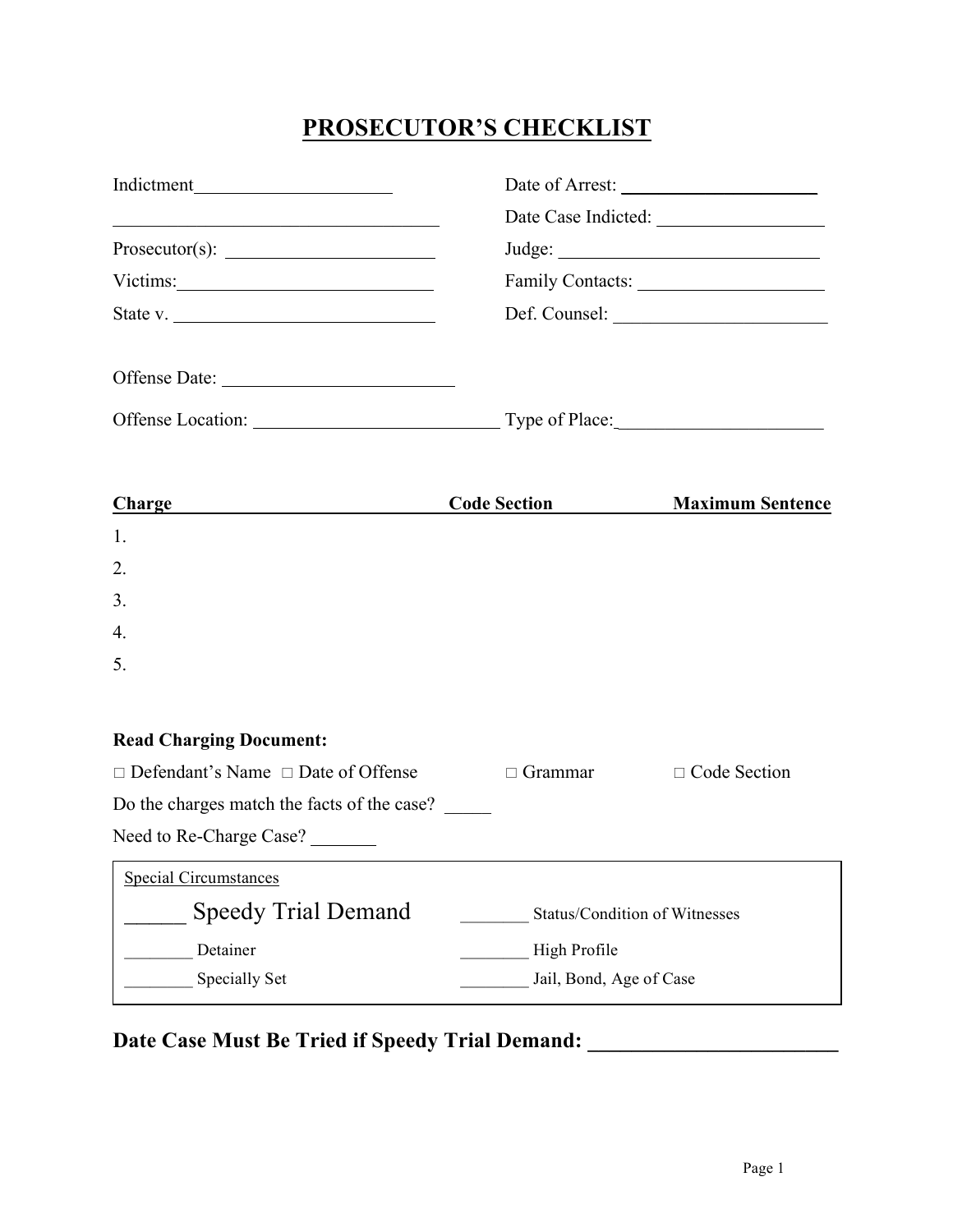## **Discovery Requested by Defense:**

Date of Request:

Date Initial Discovery Provided:

Date(s) Supplemental Discovery Provided (with details of type of discovery):

# **Plea Offers:**

| Date:                   | Offer: |
|-------------------------|--------|
| Date:                   | Offer: |
| Notes Regarding Offers: |        |
|                         |        |

## **Requests for Continuance:**

| Date: $\qquad \qquad$                                    | Party Requesting: $\square$ Defense $\square$ State $\square$ Court Continuance                                                                            |  |
|----------------------------------------------------------|------------------------------------------------------------------------------------------------------------------------------------------------------------|--|
|                                                          |                                                                                                                                                            |  |
| Date: $\frac{1}{\sqrt{1-\frac{1}{2}} \cdot \frac{1}{2}}$ | Party Requesting: $\square$ Defense $\square$ State $\square$ Court Continuance<br>Reason for Continuance:                                                 |  |
| Date:                                                    | <u>,这就是这个人的人,我们就是这个人的人,我们就是这个人的人,我们就是这个人的人,我们就是这个人的人,我们就是这个人的人,我们就是</u><br>Party Requesting: $\square$ Defense $\square$ State $\square$ Court Continuance |  |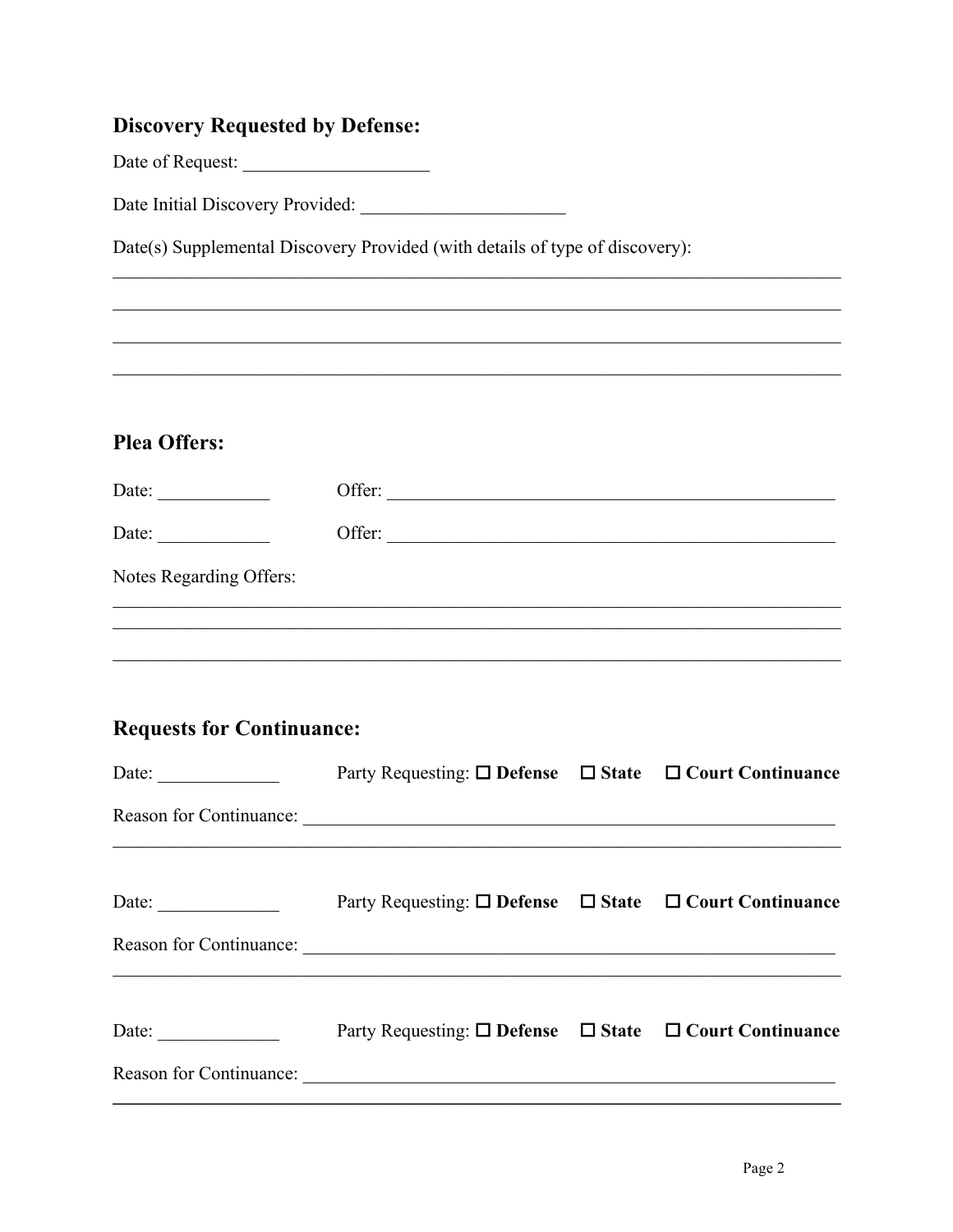# **Facts and Circumstance – Review Case File**

Summary of Facts:

| Arrest Location:                                |                       |  |
|-------------------------------------------------|-----------------------|--|
| Motive:                                         |                       |  |
| How was the defendant identified?               |                       |  |
|                                                 |                       |  |
| 1.                                              |                       |  |
| 2.                                              |                       |  |
| 3.                                              |                       |  |
| $\overline{4}$ .                                |                       |  |
| 5.                                              |                       |  |
| Is defendant a recidivist? $\Box$ Yes $\Box$ No | Mandatory Sentencing? |  |
| $A04/b$ $A12/414$ Fridance                      |                       |  |

#### **404(b) / 413 / 414 Evidence**

\*\*Note: List all witnesses and obtain complete copy of police reports or internal DA file.

|    | Act | Date | Victim | <b>Status</b> |  |
|----|-----|------|--------|---------------|--|
| ., |     |      |        |               |  |
| 2. |     |      |        |               |  |
| 3. |     |      |        |               |  |

### **Prior Difficulties Between Parties:**

|    | Act | Date | <b>Status</b> |
|----|-----|------|---------------|
| 1. |     |      |               |
| 2. |     |      |               |
| 3. |     |      |               |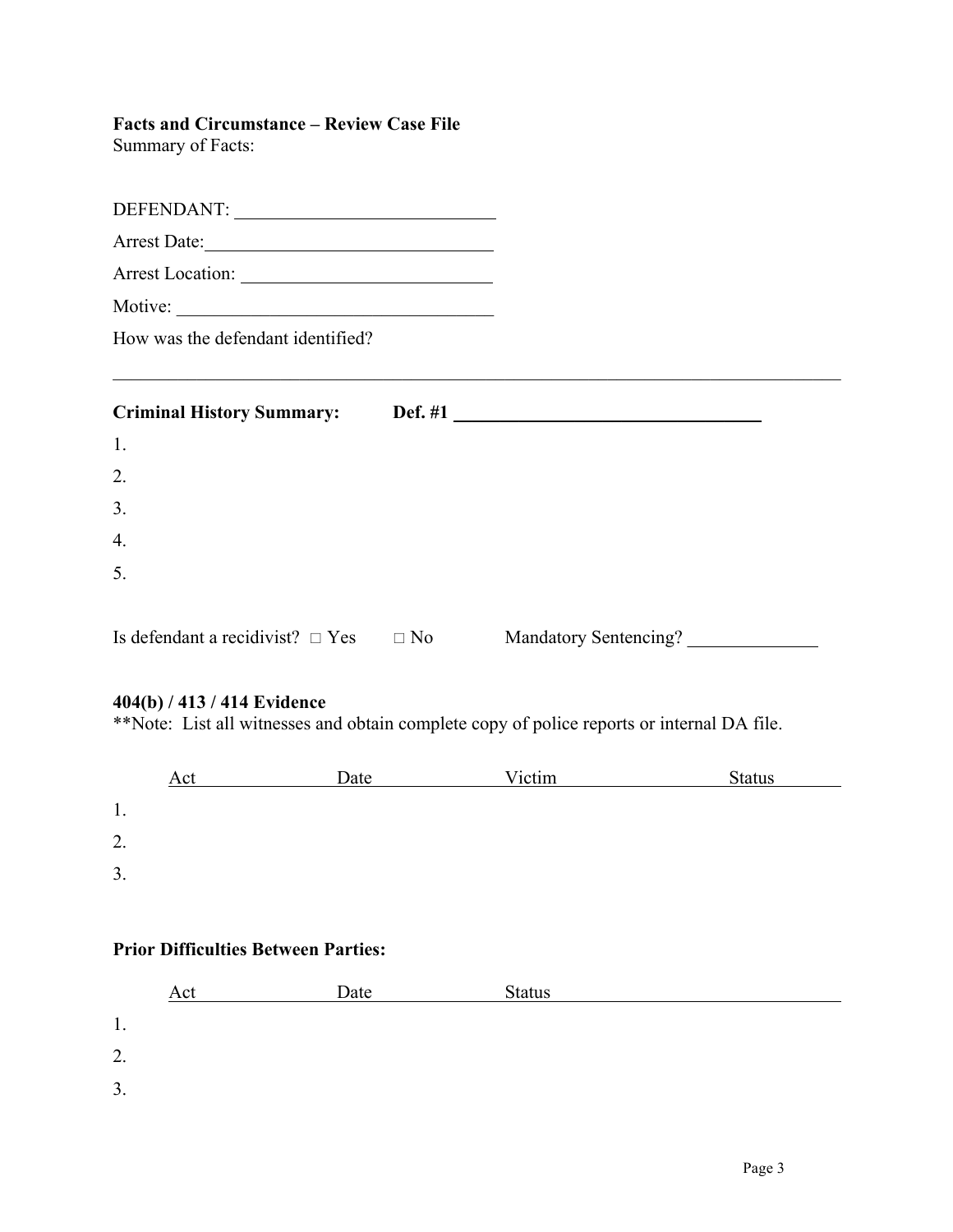# **Direct Evidence**

| <b>Complete</b> Investigative File                                              | $Yes \Box No \Box$                | In File $\square$ |
|---------------------------------------------------------------------------------|-----------------------------------|-------------------|
| Defendant caught in the act                                                     | $Yes \Box No \Box$                |                   |
| Eyewitnesses                                                                    | $Yes \Box No \Box$                |                   |
| Names:                                                                          |                                   |                   |
| <b>Outcry Witnesses</b>                                                         | $Yes \Box No \Box$                |                   |
|                                                                                 |                                   |                   |
| Defendant Confession or Admission to Police $Yes \Box No \Box$ In File $\Box$   |                                   |                   |
| <u> 1988 - Johann Barnett, fransk politiker (d. 1988)</u><br>Officer:           |                                   |                   |
| Defendant Confession or Admission to 3 <sup>rd</sup> Party Yes $\Box$ No $\Box$ |                                   |                   |
|                                                                                 |                                   |                   |
| Co-defendant Testimony:                                                         | $Yes \Box No \Box$                |                   |
|                                                                                 |                                   |                   |
| Video / Video Surveillance                                                      | $Yes \Box No \Box$ In File $\Box$ |                   |
|                                                                                 |                                   |                   |
| 911 Call Recording                                                              | $Yes \Box No \Box$                | In File $\square$ |
| <b>Identification Procedure</b>                                                 | $Yes \Box No \Box$                | In File $\square$ |
| <b>Child Protection Records</b>                                                 | $Yes \Box No \Box$                | In File $\square$ |
| <b>School Records</b>                                                           | $Yes \Box No \Box$                | In File $\square$ |
| Forensic Interview                                                              | $Yes \Box No \Box$                | In File $\square$ |
| Email / Social Media Records                                                    | $Yes \Box No \Box$                | In File $\square$ |
| <b>Phone Records</b>                                                            | $Yes \Box No \Box$                | In File $\square$ |
| Computers / Electronics                                                         | $Yes \Box No \Box$                | In File $\square$ |
| Physical Evidence Found at Scene:                                               |                                   |                   |
|                                                                                 |                                   |                   |
|                                                                                 |                                   |                   |
|                                                                                 |                                   |                   |

**Forensic Interview Viewed by Prosecutor?** Yes □ **No** □ **Need for Expert Witness for Statements of Children / Forensic Interviewing? Yes □ No □**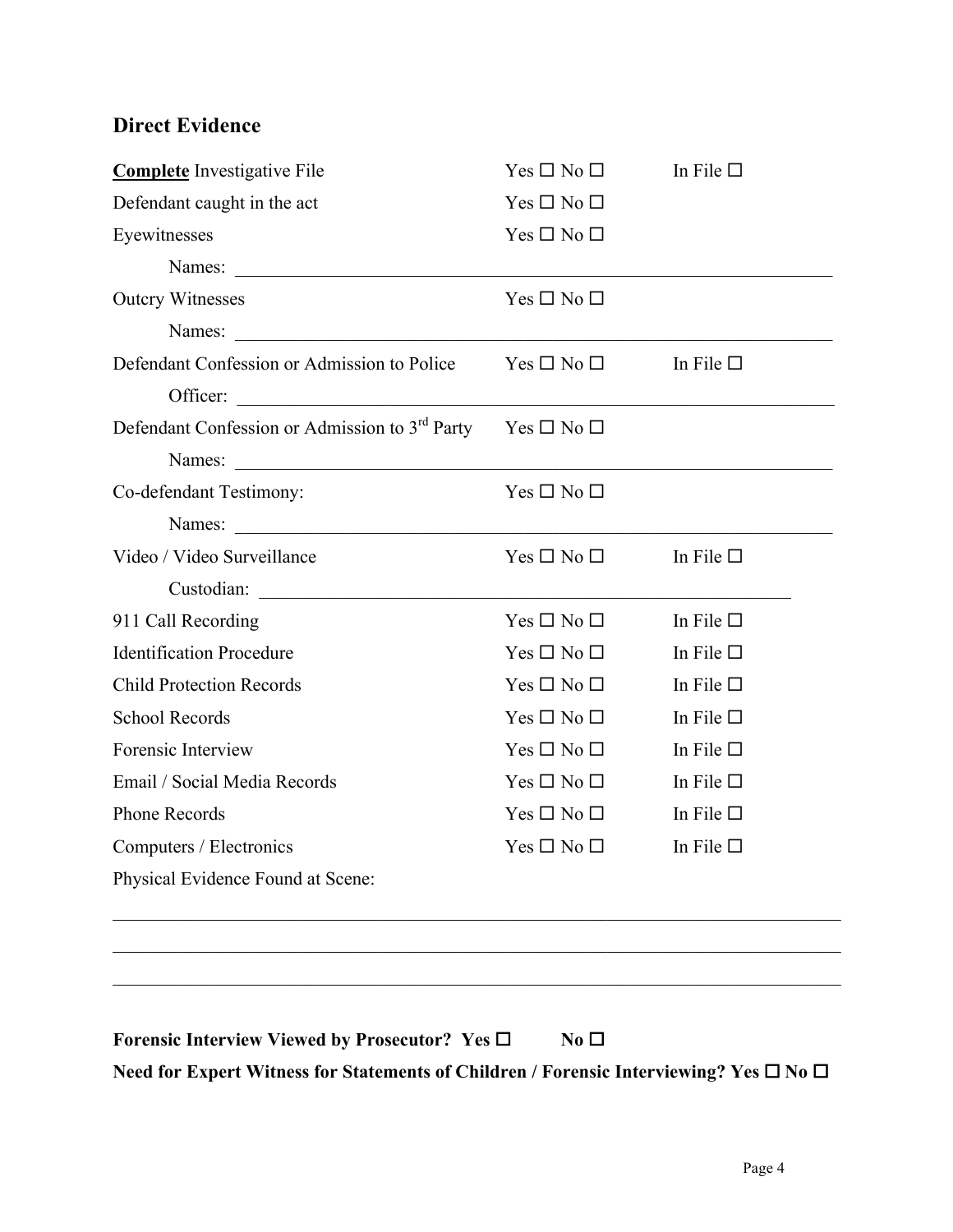# **Scientific Evidence: Date Requested / Physical** *Date Requested / Physical*

#### **Location**

| Fingerprints                                                                                         | $Yes \Box No \Box$ |                                                                                                                       |  |
|------------------------------------------------------------------------------------------------------|--------------------|-----------------------------------------------------------------------------------------------------------------------|--|
| Handwriting                                                                                          | $Yes \Box No \Box$ |                                                                                                                       |  |
| <b>DNA</b>                                                                                           | $Yes \Box No \Box$ |                                                                                                                       |  |
| Blood, Sperm, Saliva                                                                                 | $Yes \Box No \Box$ |                                                                                                                       |  |
| Clothing / Fibers                                                                                    | $Yes \Box No \Box$ |                                                                                                                       |  |
| Crime Lab Reports                                                                                    | $Yes \Box No \Box$ |                                                                                                                       |  |
| <b>Autopsy Reports</b>                                                                               | $Yes \Box No \Box$ |                                                                                                                       |  |
| <b>Medical Records</b>                                                                               | $Yes \Box No \Box$ |                                                                                                                       |  |
| Reports by Experts                                                                                   | $Yes \Box No \Box$ | the control of the control of the control of the control of the control of the control of the                         |  |
| Drugs                                                                                                | $Yes \Box No \Box$ | <u> 1989 - Johann Barbara, martin amerikan basar dan bagian dalam basar dalam basar dalam basar dalam basar dalam</u> |  |
| Weapons / Ballistics                                                                                 | $Yes \Box No \Box$ |                                                                                                                       |  |
| Photos:                                                                                              |                    |                                                                                                                       |  |
| Injuries<br>$\bullet$                                                                                | $Yes \Box No \Box$ |                                                                                                                       |  |
| Crime Scene<br>$\bullet$                                                                             | $Yes \Box No \Box$ |                                                                                                                       |  |
| Other:                                                                                               |                    |                                                                                                                       |  |
|                                                                                                      |                    |                                                                                                                       |  |
| Has all scientific evidence been sent to the crime lab for testing?<br>No <sub>D</sub><br>Yes $\Box$ |                    |                                                                                                                       |  |
| Established Necessary Chain of Custody? Yes $\Box$                                                   |                    | $\bf No \mathrel{\square}$                                                                                            |  |

 $\mathcal{L}_\text{max}$  , and the contribution of the contribution of the contribution of the contribution of the contribution of the contribution of the contribution of the contribution of the contribution of the contribution of t

 $\mathcal{L}_\text{max} = \mathcal{L}_\text{max} = \mathcal{L}_\text{max} = \mathcal{L}_\text{max} = \mathcal{L}_\text{max} = \mathcal{L}_\text{max} = \mathcal{L}_\text{max} = \mathcal{L}_\text{max} = \mathcal{L}_\text{max} = \mathcal{L}_\text{max} = \mathcal{L}_\text{max} = \mathcal{L}_\text{max} = \mathcal{L}_\text{max} = \mathcal{L}_\text{max} = \mathcal{L}_\text{max} = \mathcal{L}_\text{max} = \mathcal{L}_\text{max} = \mathcal{L}_\text{max} = \mathcal{$ 

 $\mathcal{L}_\text{max} = \mathcal{L}_\text{max} = \mathcal{L}_\text{max} = \mathcal{L}_\text{max} = \mathcal{L}_\text{max} = \mathcal{L}_\text{max} = \mathcal{L}_\text{max} = \mathcal{L}_\text{max} = \mathcal{L}_\text{max} = \mathcal{L}_\text{max} = \mathcal{L}_\text{max} = \mathcal{L}_\text{max} = \mathcal{L}_\text{max} = \mathcal{L}_\text{max} = \mathcal{L}_\text{max} = \mathcal{L}_\text{max} = \mathcal{L}_\text{max} = \mathcal{L}_\text{max} = \mathcal{$ 

 $\mathcal{L}_\text{max}$  , and the contribution of the contribution of the contribution of the contribution of the contribution of the contribution of the contribution of the contribution of the contribution of the contribution of t

 $\mathcal{L}_\text{max}$  , and the contribution of the contribution of the contribution of the contribution of the contribution of the contribution of the contribution of the contribution of the contribution of the contribution of t

| All Crime Lab Reports Disclosed to Defense? Yes $\square$ No $\square$ |  |
|------------------------------------------------------------------------|--|

### **Corroboration:**

• Abuse Related Corroboration: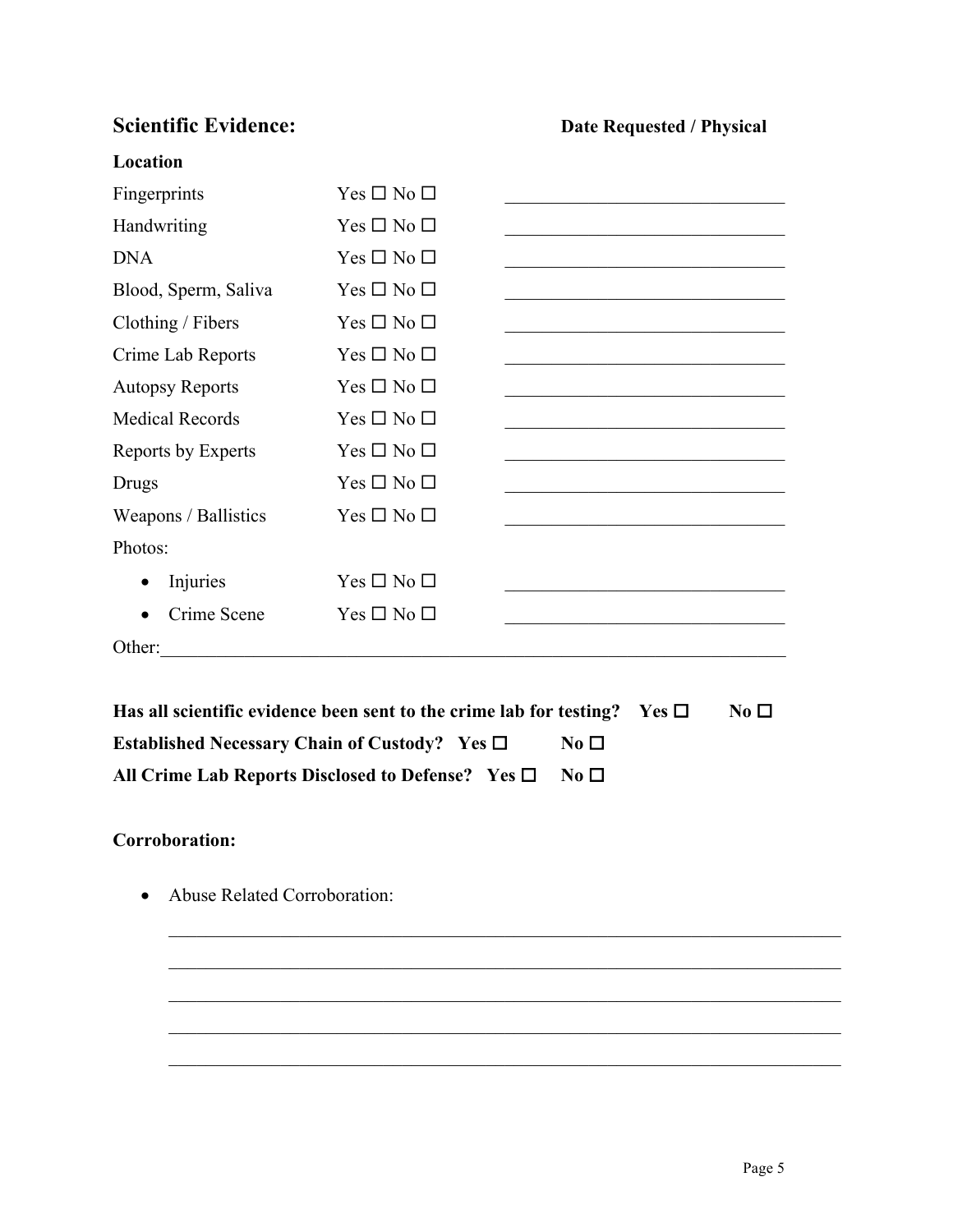| • Non-Abuse Related Corroboration:   |  |
|--------------------------------------|--|
|                                      |  |
|                                      |  |
|                                      |  |
|                                      |  |
| • Additional Possible Corroboration: |  |
|                                      |  |
|                                      |  |
|                                      |  |

### Witnesses

| Order #                 | Witness Name | Testimony |
|-------------------------|--------------|-----------|
| $\mathbf{1}$            |              |           |
| $\overline{2}$          |              |           |
| $\overline{\mathbf{3}}$ |              |           |
| $\overline{4}$          |              |           |
| $\overline{5}$          |              |           |
| $6\,$                   |              |           |
| $\overline{7}$          |              |           |
| $\overline{8}$          |              |           |
| $\overline{9}$          |              |           |
| $10\,$                  |              |           |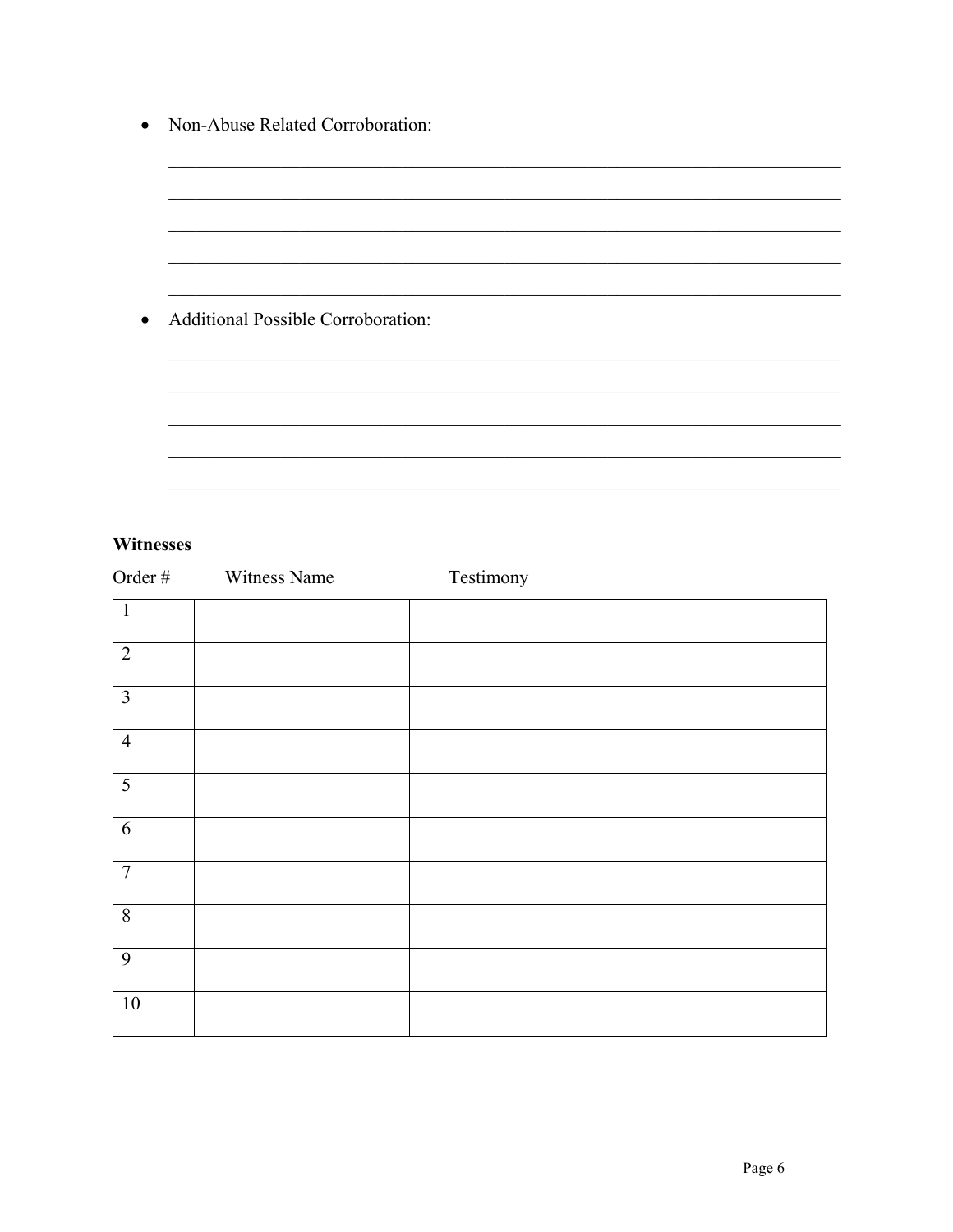## **Additional Potential Witnesses?** *Think outside the box*

## **Expert Witnesses Needed?** *Even if to explain the lack of certain evidence*

 $\mathcal{L}_\text{max}$  , and the contribution of the contribution of the contribution of the contribution of the contribution of the contribution of the contribution of the contribution of the contribution of the contribution of t

 $\mathcal{L}_\text{max}$  , and the contribution of the contribution of the contribution of the contribution of the contribution of the contribution of the contribution of the contribution of the contribution of the contribution of t

 $\mathcal{L}_\text{max} = \mathcal{L}_\text{max} = \mathcal{L}_\text{max} = \mathcal{L}_\text{max} = \mathcal{L}_\text{max} = \mathcal{L}_\text{max} = \mathcal{L}_\text{max} = \mathcal{L}_\text{max} = \mathcal{L}_\text{max} = \mathcal{L}_\text{max} = \mathcal{L}_\text{max} = \mathcal{L}_\text{max} = \mathcal{L}_\text{max} = \mathcal{L}_\text{max} = \mathcal{L}_\text{max} = \mathcal{L}_\text{max} = \mathcal{L}_\text{max} = \mathcal{L}_\text{max} = \mathcal{$ 

 $\mathcal{L}_\text{max} = \mathcal{L}_\text{max} = \mathcal{L}_\text{max} = \mathcal{L}_\text{max} = \mathcal{L}_\text{max} = \mathcal{L}_\text{max} = \mathcal{L}_\text{max} = \mathcal{L}_\text{max} = \mathcal{L}_\text{max} = \mathcal{L}_\text{max} = \mathcal{L}_\text{max} = \mathcal{L}_\text{max} = \mathcal{L}_\text{max} = \mathcal{L}_\text{max} = \mathcal{L}_\text{max} = \mathcal{L}_\text{max} = \mathcal{L}_\text{max} = \mathcal{L}_\text{max} = \mathcal{$ 

| <b>Probable Defense Theory:</b> |                  |
|---------------------------------|------------------|
| Alibi                           |                  |
|                                 | Bad Police       |
| Nullification                   | Self Defense     |
|                                 | Justification    |
| Mere Presence                   | Reasonable Doubt |
| Other                           |                  |

## **Strengths of Case:**

| 1. |  |  |
|----|--|--|
|    |  |  |

- 2.
- 3.
- 4.
- 5.

### **Weaknesses of Case:**

- 1.
- 2.
- 3.
- 
- 4.
- 5.